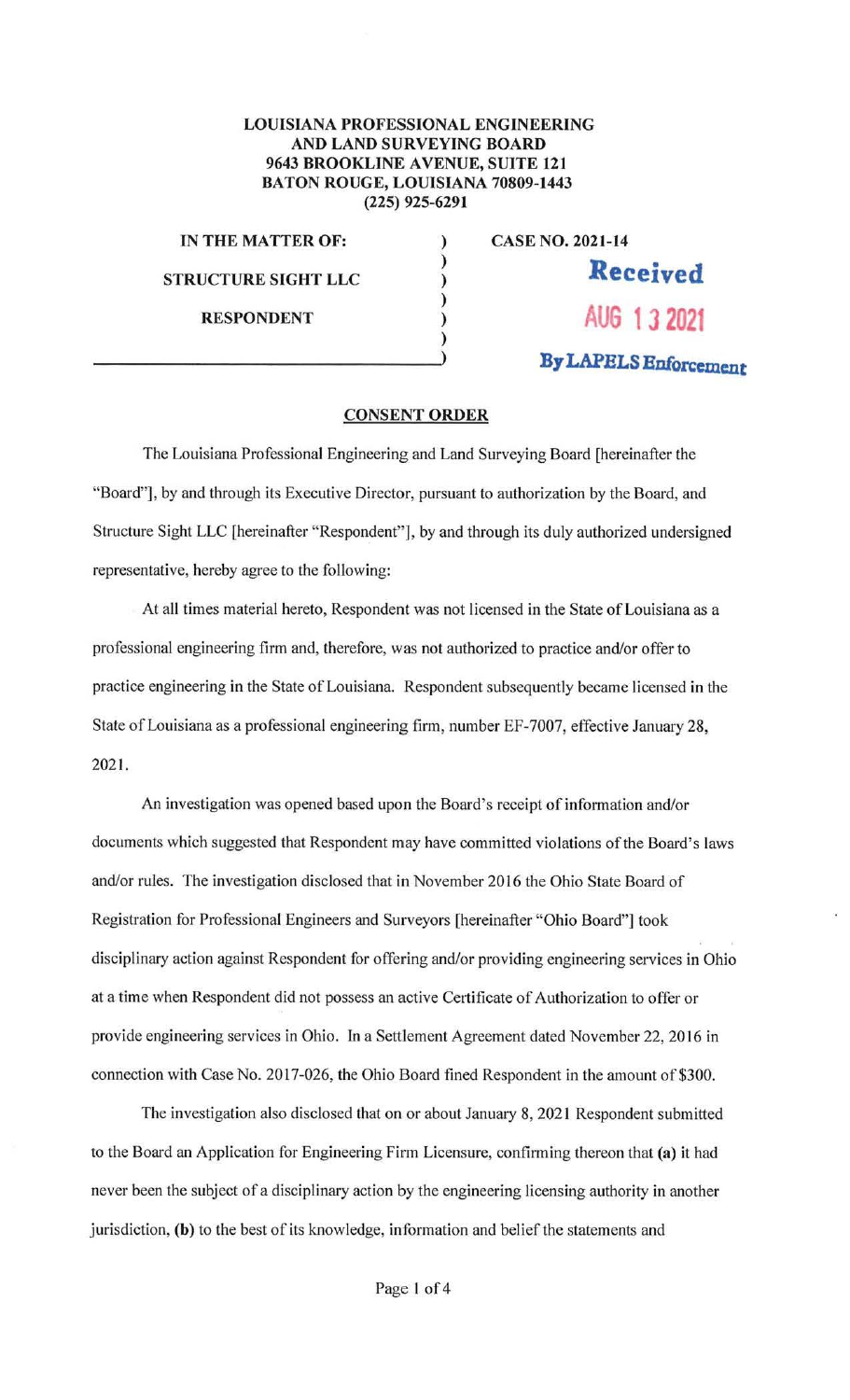information in the application were true and correct in substance and effect and were made in good faith and (c) an omission or untrue response in the application could constitute fraud, deceit, material misstatement, perjury or the giving of false or forged evidence under La. R.S. 37:698 and 37:700.

La. R.S. 37:700(A)(3) prohibits any fraud, deceit, material misstatement or perjury, or the giving of any false or forged evidence, in applying for a license with the Board. La. R.S. 37:700(H) permits the Board to take enforcement action against persons who violate La. R.S. 37:700(A)(3), upon a finding of guilt following the preferral of charges, notice and hearing and a majority vote of its entire membership authorized to participate in the proceeding. La. R.S.  $37:700(A)(3)$  and La. R.S.  $37:700(H)$  were in effect at all times material hereto.

It is undisputed that **(a)** at all times material hereto Respondent was not licensed in Louisiana as a professional engineering firm, **(b)** Respondent subsequently became licensed in Louisiana as a professional engineering firm, effective January 28, 2021, (c) in November 2016 Respondent was the subject of a disciplinary action by the engineering licensing authority in another jurisdiction and (d) on or about January 8, 2021 Respondent falsely stated on its Louisiana application for firm licensure that it had never been the subject of a disciplinary action by the engineering licensing authority in another jurisdiction.

By letter dated July 19, 2021, the Board gave notice to Respondent that it was considering the preferral of charges against Respondent on the grounds that Respondent may have violated La. R.S.  $37:700(A)(3)$ , relative to fraud, deceit, material misstatement or perjury, or the giving of any false or forged evidence, in applying for a license with the Board.

Wishing to dispense with the need for further enforcement action and to conclude the instant proceeding without further delay and expense, for the purpose of this proceeding only, Respondent and the Board do hereby enter into this Consent Order, in which Respondent of its own free will consents to the issuance of a Consent Order by the Board, wherein Respondent agrees to (a) pay a fine of Seven Hundred Fifty and No/100 (\$750.00) Dollars, (b) pay administrative costs of Four Hundred Ninety-Eight and 95/100 (\$498.95) Dollars and (c) the publication of this Consent Order on the Board's website and a summary of this matter in the Board's official journal, the *Louisiana Engineer and Surveyor Journal,* and the reporting of this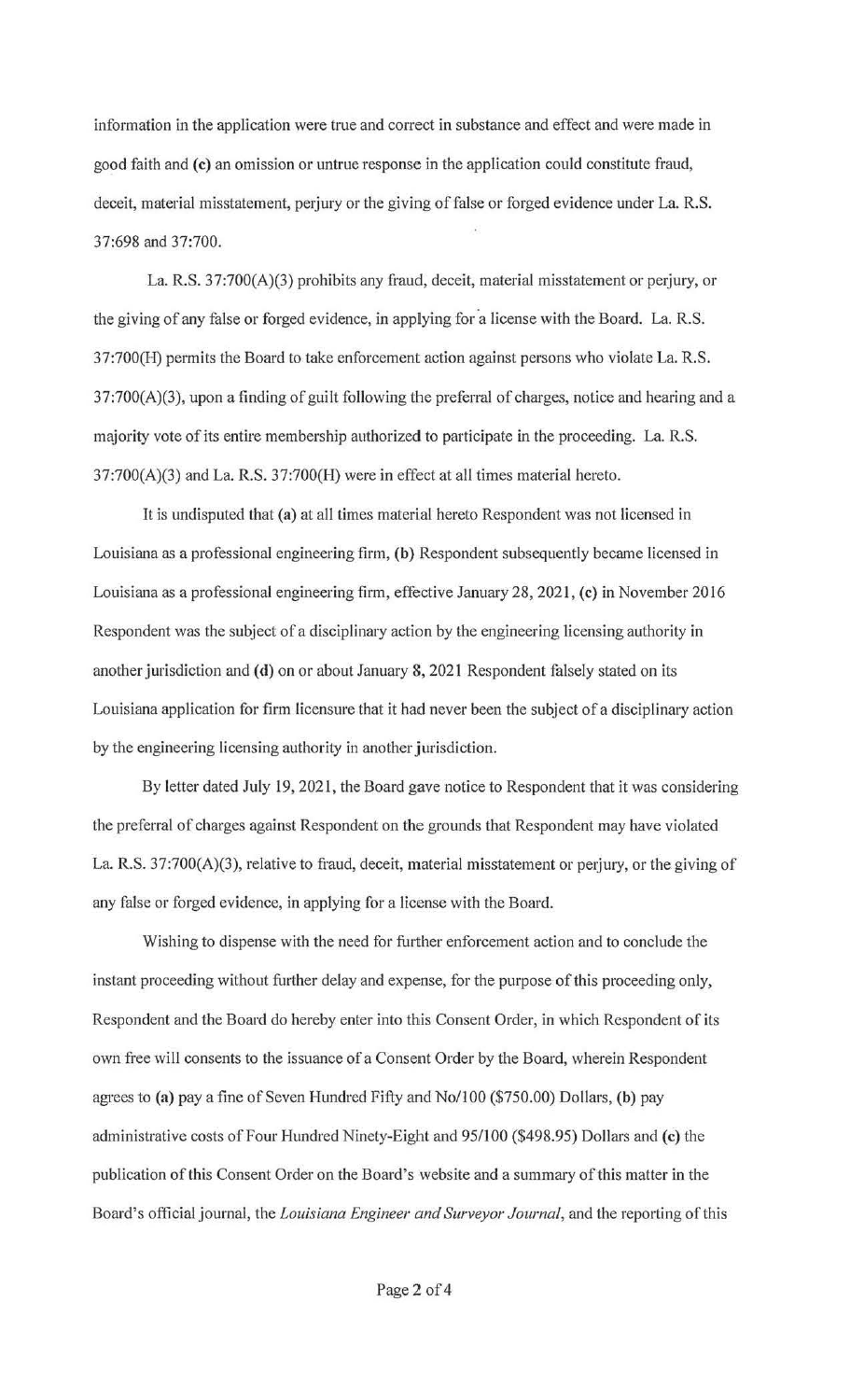matter to the National Council of Examiners for Engineering and Surveying (NCEES), identifying Respondent by name.

Respondent admits that its conduct as set forth above constitutes violations of the above referenced laws and/or rules as stated herein. Respondent acknowledges awareness of said Jaws and/or rules and states that it will comply with all applicable laws and rules henceforth. Respondent has been advised of its right to an informal conference, to be represented by counsel before the Board and/or to appear at any hearing personally or by counsel and present witnesses and evidence in its own behalf, it hereby waives this right and its right to appeal, and it states affirmatively that it has been afforded all administrative remedies due it under the law. Respondent further acknowledges awareness of the fact that the signed original of this Consent Order will remain in the custody of the Board as a public record and will be made available for public inspection and copying upon request.

Therefore, in consideration of the foregoing and by signing this Consent Order, Respondent does hereby waive its right to an informal conference, to a hearing before the Board, to the presenting of evidence and witnesses on its behalf, to Findings of Fact and Conclusions of Law in this case, and to judicial review of this Consent Order.

Respondent hereby represents that (a) it fully understands the meaning and intent of this Consent Order, including but not limited to its final and binding effect, (b) it has voluntarily entered into this Consent Order and that no other promise or agreement of any kind has been made to or with it by any person whatsoever to cause the execution of this instrument and (c) the sanctions set forth in this Consent Order do not prevent the Board from taking further disciplinary or enforcement action against Respondent on matters not specifically addressed in this Consent Order.

WHEREFORE, the Louisiana Professional Engineering and Land Surveying Board and Respondent agree that:

1. Respondent shall pay a fine of Seven Hundred Fifty and No/100 (\$750.00) Dollars, which shall be tendered to the Board by certified check payable to the Board, due upon the signing of this Consent Order; and